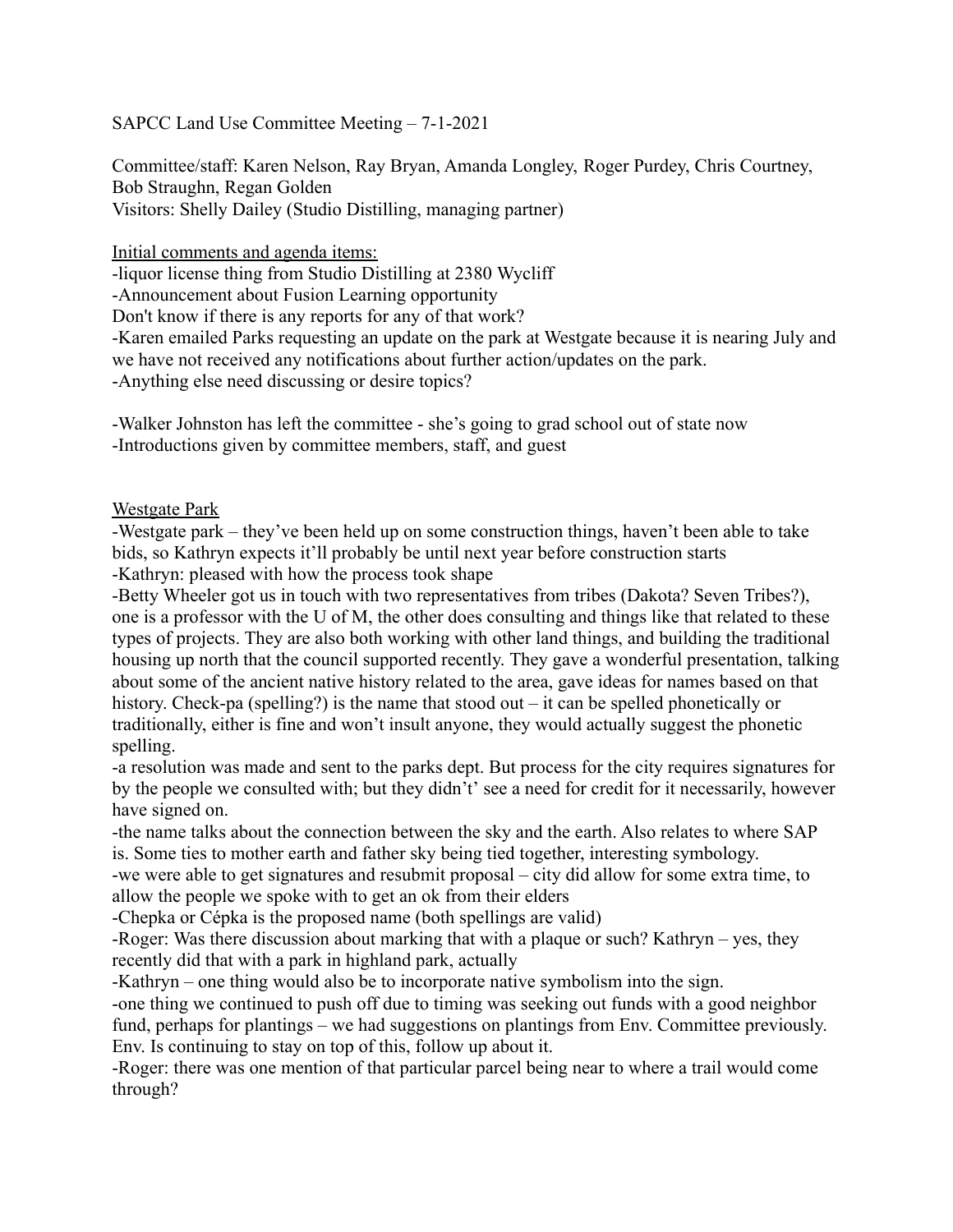-Karen – not exactly there; Bob – from what he's seen it was closer to Pelham, but Steven Mastey had said that maps the MN Historical Society had weren't that precise, he was looking for more detailed info; but the old oxcart trail is right there even over the park

-Kathryn – that was another association that was being considered though we didn't put a name out as a suggestion, perhaps relating the name to the oxcart trail; there was also railroad storage, other things perhaps from the industrial era that would've made for names

-Kathryn: There were also some further details about soil quality, we're expecting an email from Liz (from Parks) with additional information.

-Roger: will there be a Bugle story on this? Karen – yes; Kathryn – we had one she thinks in the last edition, and we'll have a more detailed one once things are fully approved. We certainly had something in the newsletter.

# Meeting minutes

Meeting minutes were sent from two months ago; we didn't meet last month; any comments? -motion and second to approve the minutes; all in favor

-we haven't had someone volunteer to be secretary to take minutes; **Amanda volunteers to do it tonight**

#### Studio Distilling

# **Shelly Dailey – Studio Distilling**

-Distillery right next to the Hampden Park Co-op; been there quite a while but open to the public for 3 years

-they sell small numbers of bottles in packages, don't have a cocktail area yet, were planning on opening one but then the public hit

-they've had a permit from the city for an event to do an outdoor tasting a while ago, that went well

-now planning another one, they're submitting another permit – likely less than 150 people, they'll give small samples. Legally they're only allowed to give food, so on one will be getting drunk or such. Small grassy knoll, food truck.

-Ray: Not allowed to have music or other disturbance outdoors? Shelly – can have music as long as it doesn't reach 65 decibels – which is very quiet; at a launch 3-4 years ago had a keyboard, quiet, have asked them if they'd like to do it again but haven't heard. If they do do something it'll be very quiet, certainly don't want to cause disturbance.

#### **-Roger moves, Ray seconds, to send letter of support. All in favor. -Amanda will let Kathryn know**

-Shelly will forward the invite/info to Kathryn -even is **Friday, July 16, 4-7pm**

Territorial easement notification, various licenses

-notification of easement, on Territorial – seems to just be a property line adjustment, same development that's already been going on

-seems just to be a small thing, not something to really discuss or that we need to talk to them about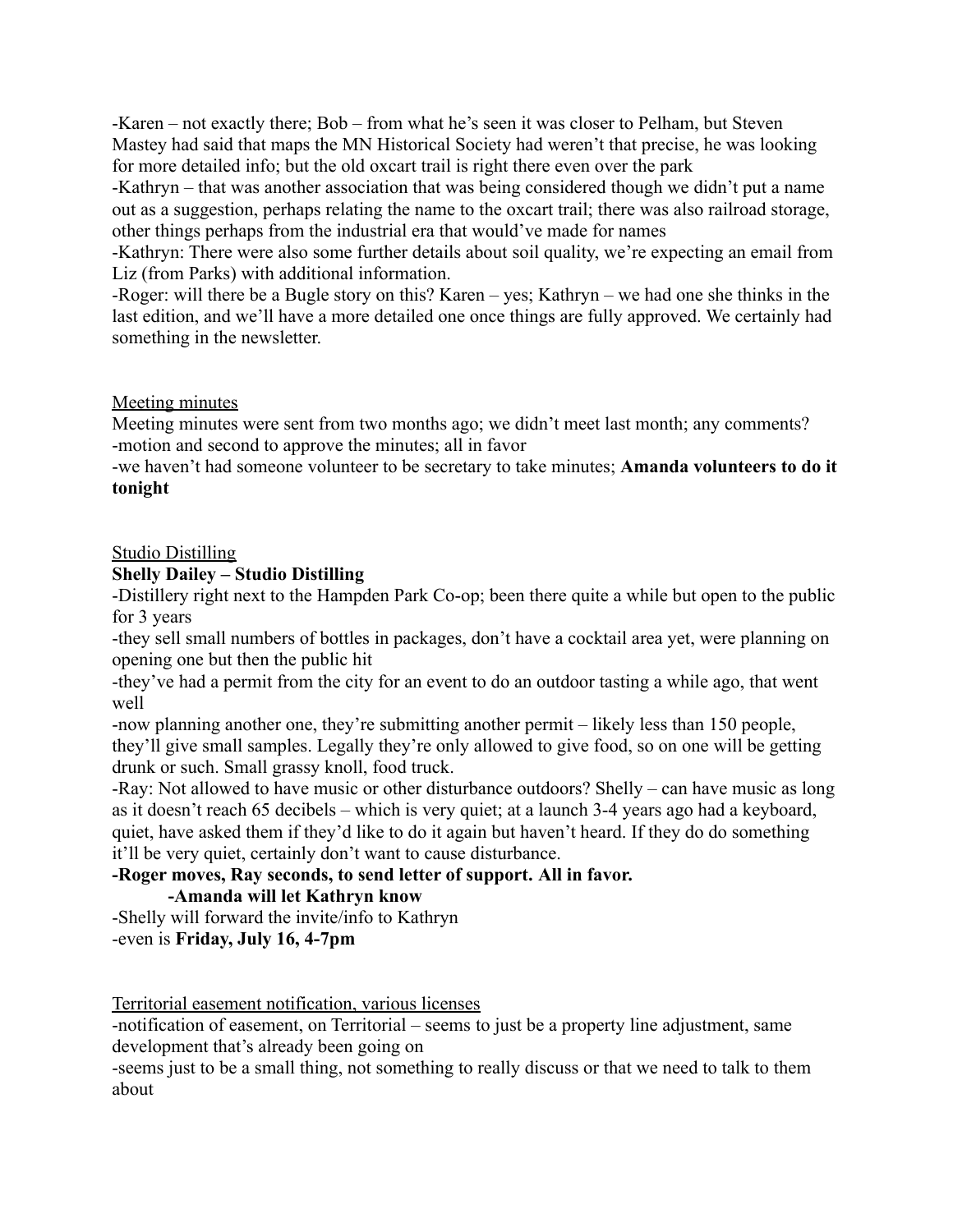-the project there seems to continue to be going well, pavement removed by Xcel to do work; lots going on in SSAP with several different developments

#### -city licenses

-we got a spreadsheet of license renewals – it's just a mass list of people applying for renewed licenses, for the whole city; just to keep us aware

-take a look at it if you'd like, if there are any surprises we can bring it up with the board that's in charge of that

-Ray mentions that Doreen is asking for a license for Succotash, he thought their store was moving to Snelling Area? It still has Raymond Ave address there? Karen says perhaps we could get more info from Kathryn from the city.

# Home ownership

-Regan – perhaps something to discuss in future: Article on Home Ownership in the Twin Cities: [https://www.startribune.com/racial-homeownership-gap-in-the-twin-cities-highest-in-the-nation/](https://www.startribune.com/racial-homeownership-gap-in-the-twin-cities-highest-in-the-nation/600072649/) [600072649/](https://www.startribune.com/racial-homeownership-gap-in-the-twin-cities-highest-in-the-nation/600072649/)

-about racial discrepancies in home ownership in the cities, very dramatic difference; percent of whites who are homeowners vs. percent of blacks

-what can we do to encourage home ownership in a diverse group of people in our neighborhood?

-what would the makeup of people in our area be?

-perhaps read the article, see what you think about it, see what actions we might take; perhaps there's not anything, perhaps there is?

-Karen: think we can make this a general topic for next month

-when she was younger, cities were less popular and less expensive to buy in cities; then since the Great Recession they've been more popular, and we're far behind on supply vs. demand, that's why investors have done this – make lots of homes that used to be owned to rented – that's what the article was saying, after 2010 lots of homes became rental; Regan – article says they're doing it under smaller

Agenda items from last week

-Roger – no movement really at all from Mitra and Anton, he's followed up 3 times; he got final copy of standards from the group that is writing it last week, and will send it by pdf to everyone, it looks nice and it does focus on

-it does have a percent that's 50, 40, 30% area median income; he' thinks it's absolutely essential we have that in neighborhood plans

-Regan – the other tenants in the furniture buildings

-the other main partner in there has just left, in D/O architects; no one really seemed to know what was going on there that she talked to, but it might that that was not the one we spoke with

-Karen – hasn't reached out to other district councils, but can follow up with that, about their interest in a green line overlay district